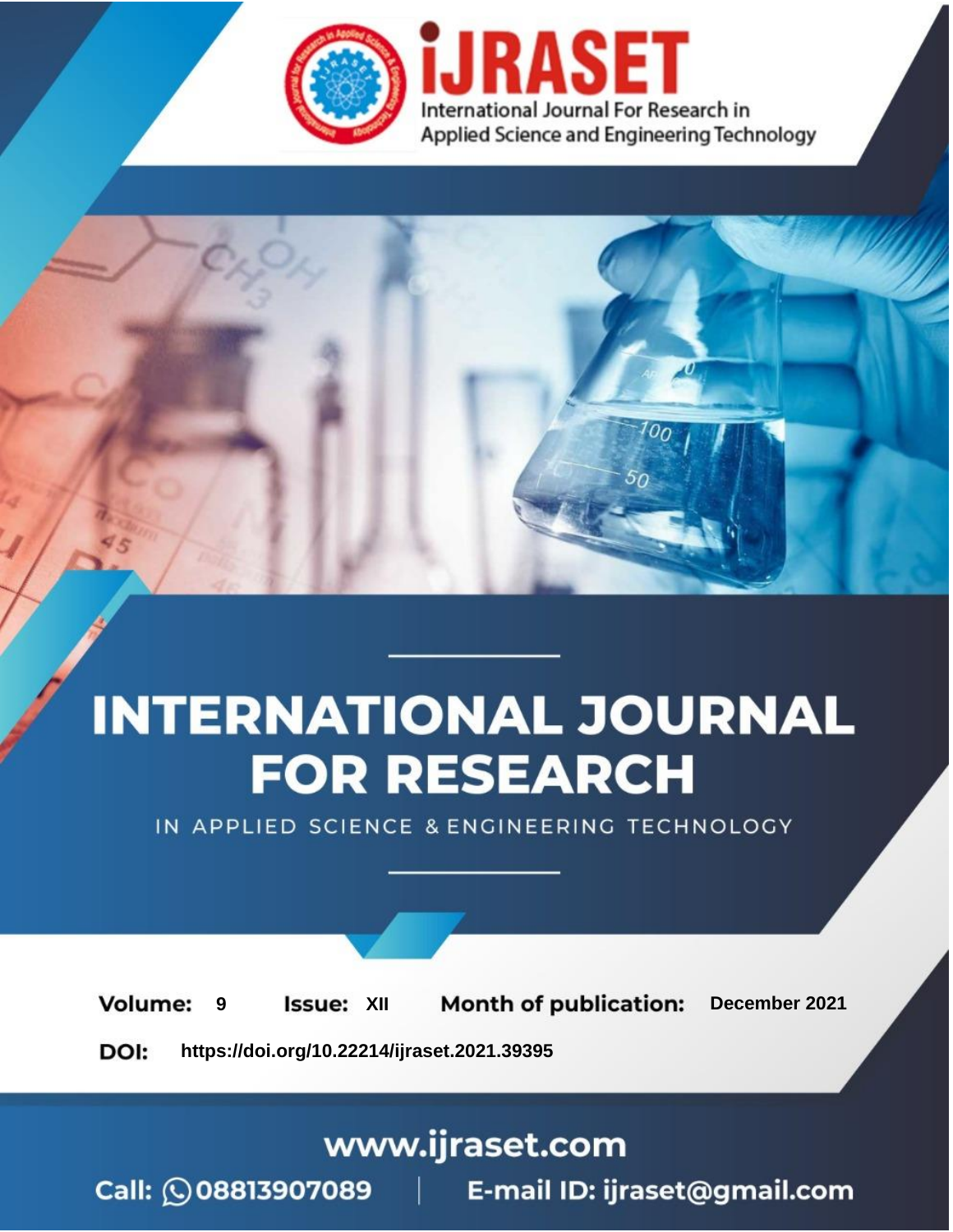# **A Study on Different Software Used to Perform Cyber Crime**

Nabila Malik

*Department of Forensic Science, Chandigarh University, Chandigarh, Punjab, INDIA*

*Abstract: Software used to perform Cyber Crime are the most emerging subject in the field of Forensic Science. Today, the demand of computer and other electronic devices have increased. This creates an increase in Cyber crime and its awareness. This paper provides you vast information about methods of Cyber crime, Software used to perform cyber crime and a research study on them. In this paper you will also learn how can a software and its algorithm perform, what footprints your device left, what are the loopholes which help that software. This will help you for a better understanding of the software which were used to perform cyber crime and how can you prevent yourself from such activities. If you are a Forensic Expert than you will learn about the software tools which are used in computer forensic. I have analyzed many tools and I will share my study in this paper. After reading you will come to know how forensic science expert backup a hard drive, or how hackers steal your information.<sup>1</sup> Keywords: Cybercrime, Hacking, Ethical hacking, Virus, Security, Cyber Security, Network Security.*

#### **I. INTRODUCTION**

Today in this world, Cyber crime was no more an extraordinary term. We all or our loving one have ever faced cyber crime. This is because the number of internet-based devices like Desktop, Laptop, Smartphones and many more have increased. We all have seen the Covid-19 pandemic [14] in which almost everything went online like school classes, office work, interviews, business, banking system, doctor's appointment and much more. This is the latest reality which increase the growth and business of electronic devices in the world. With the increase of those devices and the advancement of Internet and technology humans are depending on those devices, their technology and internet. But it is an unbelievable truth that not even our WIFI password is safe.

What are the things which make cyber crime easy? The answer is less awareness of the people. Today using internet is the need of every user but very few people are aware about the internet and technology, especially how people can misuse this technology. If you install a caller-identification software, you need to give several permissions to that application, including your contacts. Later these contacts get stored in their database, which means your contact data was leaked.



Fig. 1: Static of types of cybercrime happens in 2020 [3]

<sup>-</sup>\*Author- Nabila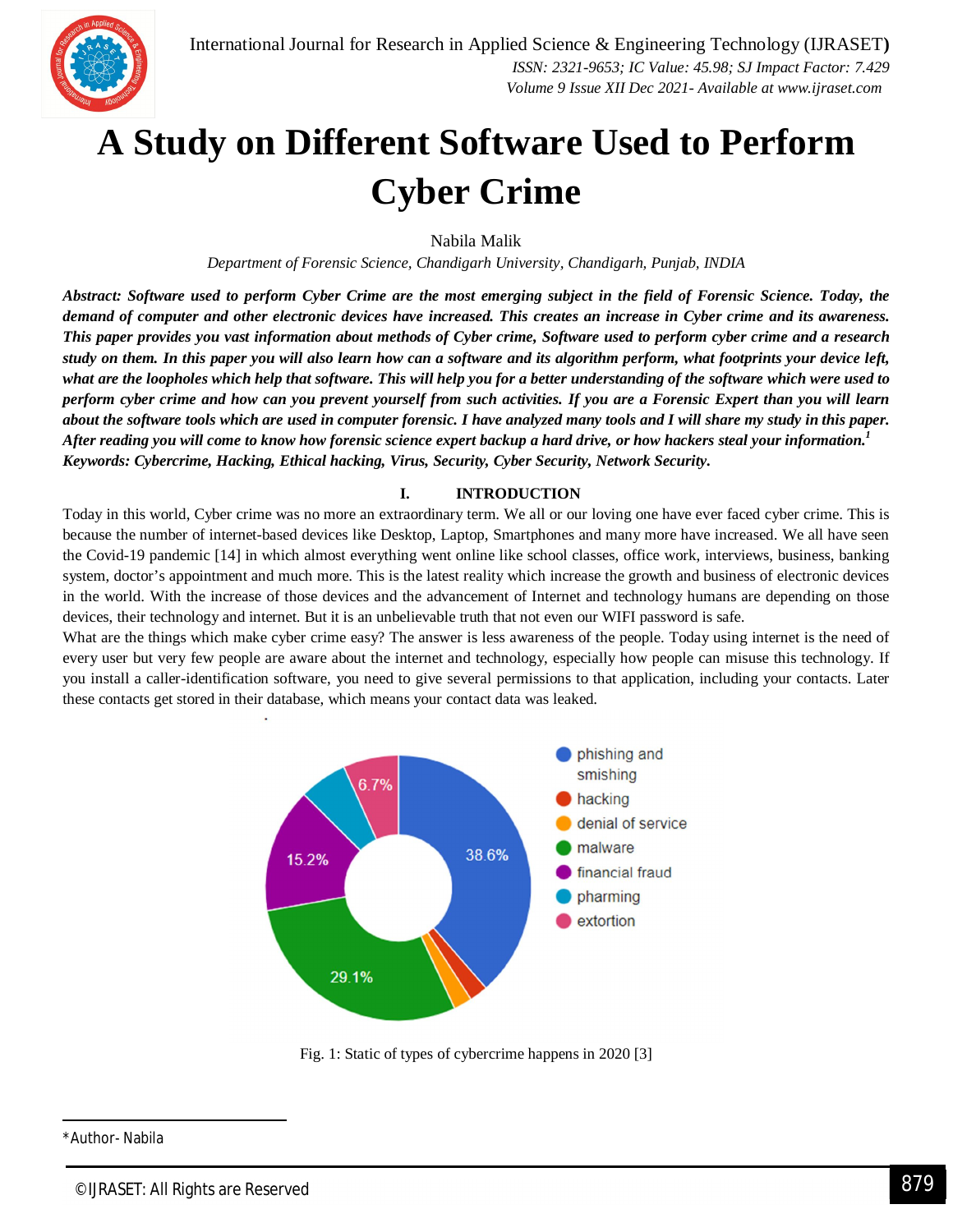

## International Journal for Research in Applied Science & Engineering Technology (IJRASET**)**

 *ISSN: 2321-9653; IC Value: 45.98; SJ Impact Factor: 7.429 Volume 9 Issue XII Dec 2021- Available at www.ijraset.com*

In the data above you can see some of the cyber crime types which are phishing and smishing, hacking, denial of service, malware, financial fraud, pharming and extortion. Of which phishing and smishing have a greater percentage.

Here, in this paper I tell you about few software's which are used to perform cyber crime activities. Please accept my study only for your research. Before moving forward, it is important to tell you about some basic terms which you need to understand.

Software is the set of programming instructions, which are used to perform a tasks. These software is used to operate your system. From Tv remote to satellite communication, software are uses everywhere. Software's are consist of programming languages which allow us to do a task. For example:- if you wants to open your camera in your smartphone, then you tap on camera icon. This tap on icon tell the system that you wants to open the camera.



Fig. 2: Showing How User connect with Hardware using Software

Every device which can connect with the internet have an IP address. IP address stands for Internet Protocol address. In easy language you can say it a user address. Private data such as device name, mobile number, storage, device location, SIM card information, camera, microphone, contact, IMEI, IP address are fetch by those softwares.

#### **II. FEW TYPES OF CYBER ATTACKS PERFORM BY SOFTWARES**

- *1) Software Piracy:* There are many software which are premium software or it was not allowed to use them without paying them or without their permission. Software piracy is a method using which hacker illegally copied the software, or remove its protection and distribute it illegally. Such type of act is known as software piracy [7]. Today software industry is majorly facing this type of attack. In fact if you search on the internet there are many websites which offer mod version of these premium apps.
- *2) Phishing:* Phishing is a type of cyber-attack which is mostly used in cyber-crime [1]. Phishing was done to steal user private information like, password, credit card information, login details. It basically fetches the user input from a fake form. This attack was mostly done using a popup window or by sending fake emails.



### **Your Password will expiring soon**

Please change your password for a better security

**Click Here** 

#### Fig. 3: An Example of Email Phishing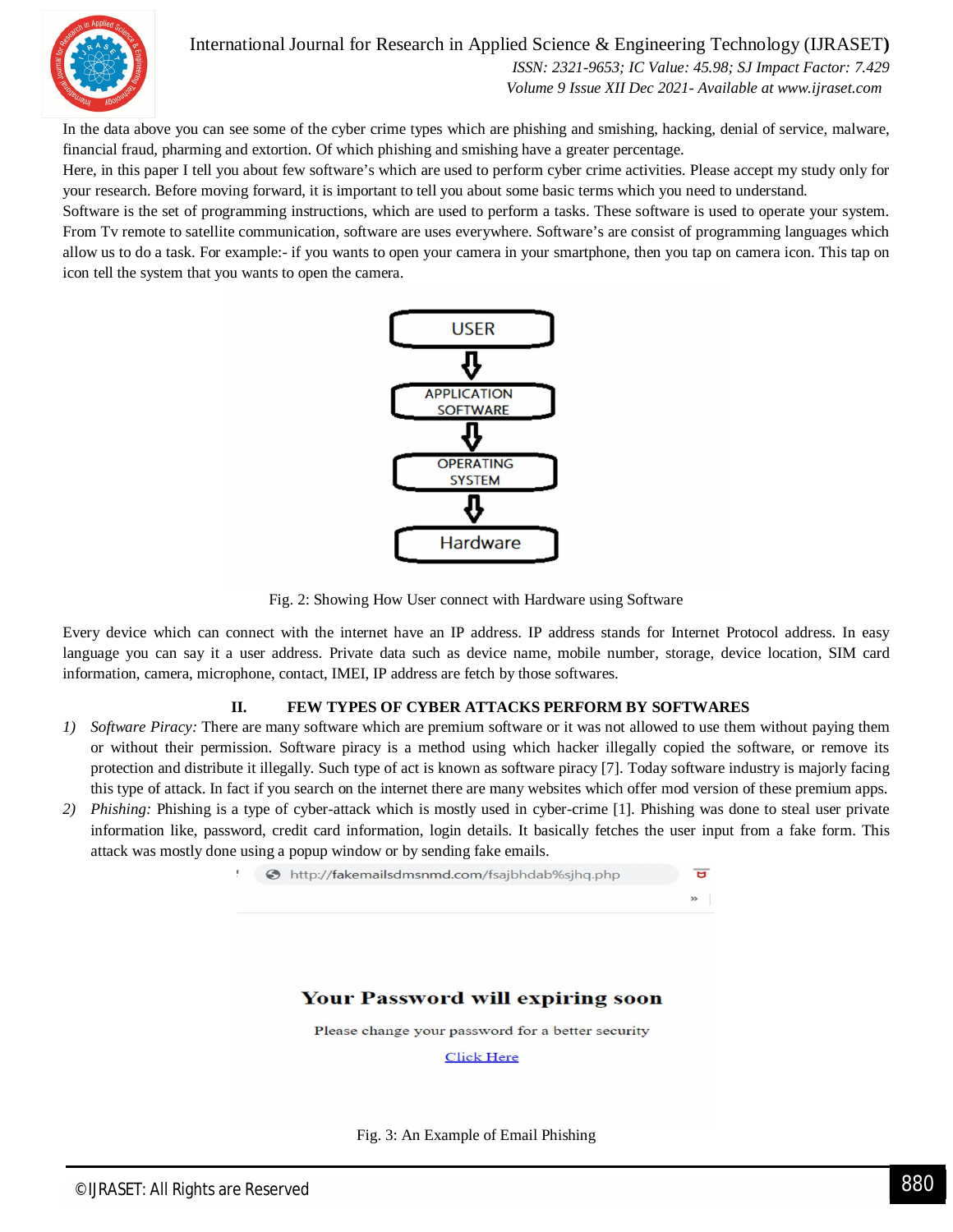

International Journal for Research in Applied Science & Engineering Technology (IJRASET**)**  *ISSN: 2321-9653; IC Value: 45.98; SJ Impact Factor: 7.429 Volume 9 Issue XII Dec 2021- Available at www.ijraset.com*

In Phishing user create a fake page, and ask user to input their details. For example a dummy facebook page is created and shown to you using a popup window. Some user who want to use it fill that form. Every user input will fetch and store to hacker's database. Or you will receive an email that you won a lottery please input your bank account details to get the rewards. Such type of attack are called phishing attack.

- *3) Denial of Service:* In DoS attack the criminal send the traffic on a specific website or webpage, so that other users were not able to access that site. Here, the criminal play with the user bandwidth by sending spam mails are by using his bandwidth. The intention of criminal was to disturb the users who are using that website.
- *4) Spoofing:* Spoofing is another type of cyber-crime. In this type of attack, the criminal uses software to change its system identity or he will communicate from an unknown source.



#### Fig. 4: How Spoofing works

Spoofing can be used in Desktop, smartphone and other internet-based devices. Using spoofing the hacker will manipulate his IP address, DNS, ARP and other details.

#### **III. SOFTWARE USED TO PERFORM CYBER CRIME**

- *1) Kali Linux:* It is an Open-Source Software that was used by Hackers. Kali Linux was a free OS, it has many tools using which hacker use for security analysis and for doing penetration testing [8]. It was preferred mostly because all codes of Kali Linux was uploaded on Git and hackers use them for their work. In my study it was found that kali Linux was mostly used for security analyses and tweaking. It support multiple languages so if hacker are from any part of the world are able to use it. This open source software is customizable, a user can customize it as per his need.
- *2) Ophcrack:* This software is used to crack password. It is a password cracking software used to crack windows password. Ophcrack is completely free to use. Its method is based on rainbow tables. Rainbow table were implemented very efficiently using this software. For simple passwords it has Brute-force module. You can crack Windows, Linux or Unix, Mac OS X and many more passwords. It is also used to crack NTLM and LM hashes. You can save the audit report and export it in CSV format. Ophcrack has a safe and secure GUI. You can use this software on multiple platforms.
- *3) EnCase:* Encase is a different type of software. This software was also used in white hat works. Using this software a forensic expert can access a hard drive. All seize hard drives were tested using encase or any similar software. Encase is also used for data recovery process, In court evidence it plays an important role. It is free to download and use and it require no installation. It protect Lx01 and Ex01 files by using AES 256-bit encryption.
- *4) Safeback:* Safeback is an advanced forensic tool which is used to retrieve hard drive. It basically create a mirror image of the real data or you can say that it backup the data as a mirror. It is an self authentication computer forensic tool. The data mirrored by this software can easily copy to any pen drive or any magnetic drive. It also get the deleted or erased data. Imagine if you have safe your picture in your smartphone, and later erase them and sold your device. This data was recovered using safeback and similar softwares.
- *5) MD5sum:* It is used to verify data integrity. In simple words it is an amazing tool which is used to check if the data was copied or not. It works on 128-bit cryptographic hash.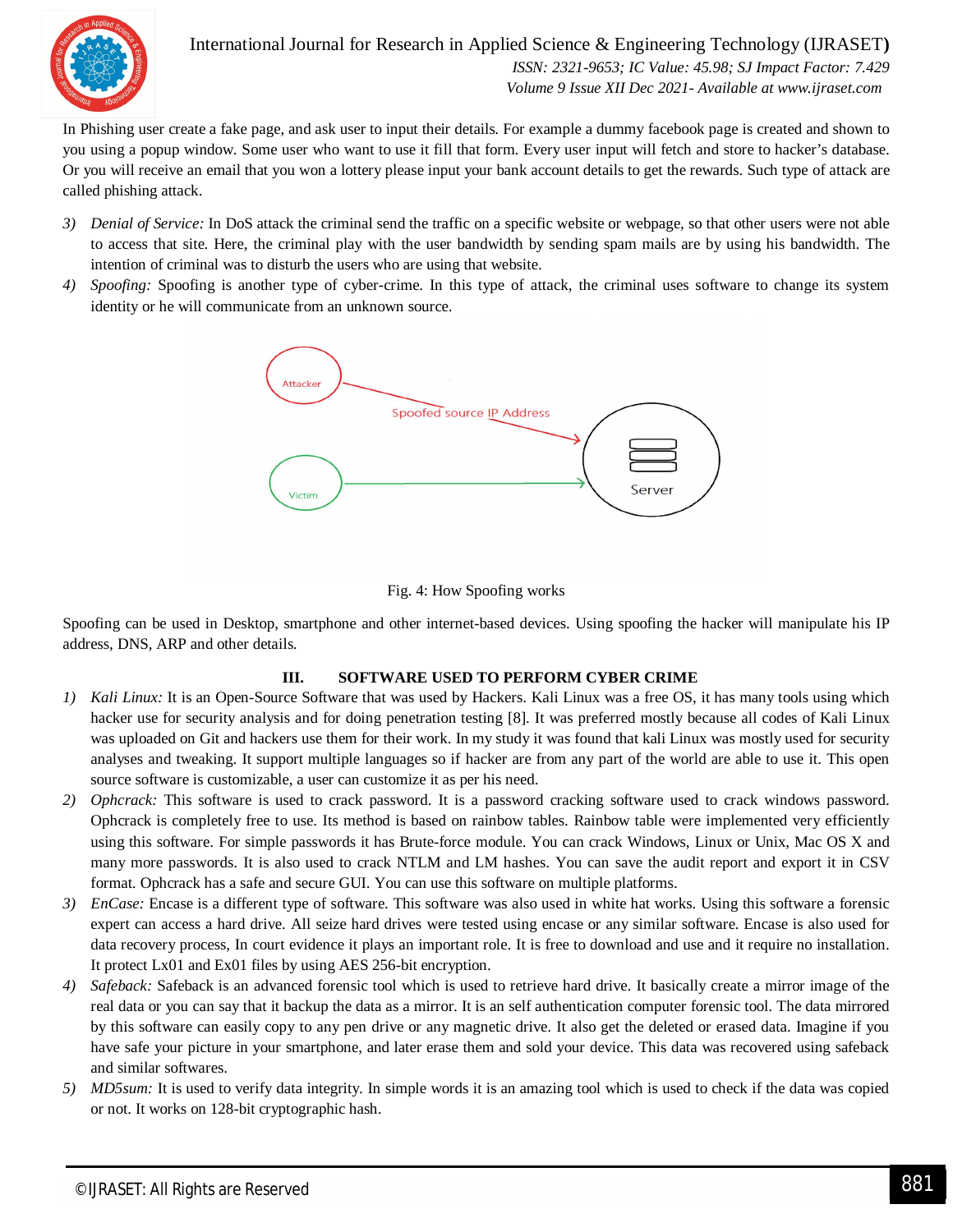

International Journal for Research in Applied Science & Engineering Technology (IJRASET**)**

 *ISSN: 2321-9653; IC Value: 45.98; SJ Impact Factor: 7.429 Volume 9 Issue XII Dec 2021- Available at www.ijraset.com*

#### **IV. CONCLUSION**

Cyber crime has created an anxiety and confusion. And the reason behind it was people are less aware about other side of the technology and internet. It is important to know the device before using it, so that we can keep ourself protected from cyber crime and cyber fraud. I have shared few sodtwares which were used to perform cyber crime. If you are using it in white hat way then it is legal but if you are using it in black hat way then it is illegal. I do my study on several types of cyber attacks which are performed using software. Then I study about the software what are these softwares and how these are used.

#### **REFERENCES**

- [1] Rishav Shaw, Utkarsh Opalkar, Nayan Mathur, R. Manjula "Analysis of Web Phishing Methods" Volume 5 Issue 5 IJSR
- [2] P.Harika Reddy "Cyber Security and Ethical Hacking" Volume 7 IJRASET
- [3] Abhishek Gupta, Dr Jatinder Singh Manhas "A Study on Cybercrime in Jammu & Kashmir" ISSN: 2321-9653
- [4] Dr. P.B Pathak "Security to Protect From Cybercrime and Security Incidents Used To Commit Cybercrime in Cyberspace" Volume 4 Issue 1 IJRASET
- [5] Miss. Debalina Nandy, Mr. Renish J Padariya "An Analysis on Cyber, Cyber Threats and Role of Cyber Analyst" ISSN: 2321-96
- [6] Aayad Al Hajj, Rony M "Cyber Security in the Age of COVID-19: An Analysis of Cyber-Crime and Attacks" Volume 8 Issue 8
- [7] Lawrence Williams Guru 99 https://www.guru99.com/cybercrime-types-tools-examples.htm
- [8] Softwareworld https://www.softwareworld.co/top-cybersecurity-software/
- [9] Miss Priya R. Yadav, Dr. Sunil R. Gupta "Review Paper on Introduction to Cyber Forensics" Volume 9, Issue 8
- [10] Neelesh Jain "Cyber Crime Changing Everything An Empirical Study" Research gate March 2014
- [11] Shilpa Yadav, Tanu Shree Yashika Arora "Cyber Crime and Security" Volume 4, Issue 8 IJSET
- [12] Saquib Ahmad Khan "Cyber Crime in India: An Empirical Study" Volume 11, Issue 5
- [13] Mohammed I. Alghamdi "A Descriptive Study on the Impact of Cybercrime and Possible Measures to Curtail its Spread Worldwide" Volume 9, Issue 6 IJERT
- [14] Hajj, A.A& Rony "Cyber Security in the age of COVID-19: An analysis of cyber crime and attacks"